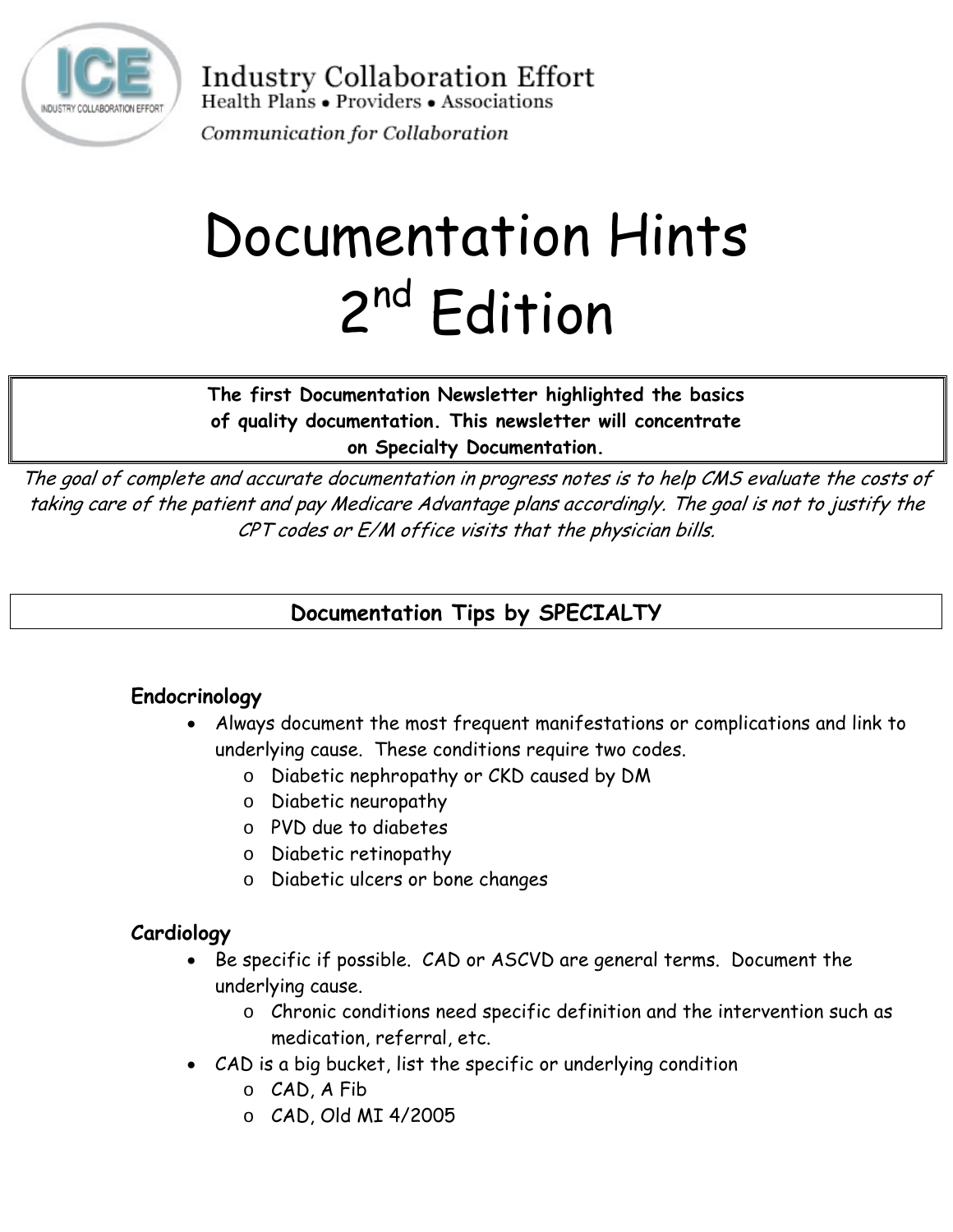## **Oncology**

- Be specific and note all metastases as well as primary site.
	- o Note status active, under treatment, in remission, under surveillance, history of
	- o Indicate all mets sites (from and to) Example History of breast cancer (V10.3) with current metastasis to brain, inoperable (198.3).

### **Vascular**

- Be careful about tense
	- o Acute CVA is generally in the emergency room or hospital. If you code CVA in your office you need to document that the patient is having a stroke in your office.
- Document all late effects of CVA for as long as they last. If there are no residual deficits then state that.
	- o Hemiplegia, Dysphagia, Aphagia, monoplegia

## **Neurology**

- Be specific when documenting neuropathy as there are many types
	- o Peripheral neuropathy
	- o Neuropathy due to diabetes
	- o Autonomic neuropathy
	- o Polyneuropathy

#### **Nutrition**

- Assess and document with treatment plan
	- o Patients with CHF, COPD, renal failure, depression, alcoholism and cancer are often malnourished
	- o Use albumin, unintentional weight loss > 10% and BMI when diagnosing malnutrition

#### **Renal**

- Look for CKD and note the stage
	- o Stages I-IV based on GFR
	- o Note if patient is on hemodialysis
	- o Look for the cause of the CKD such as diabetes or hypertension and document and code the cause and effect. Example: hypertensive heart disease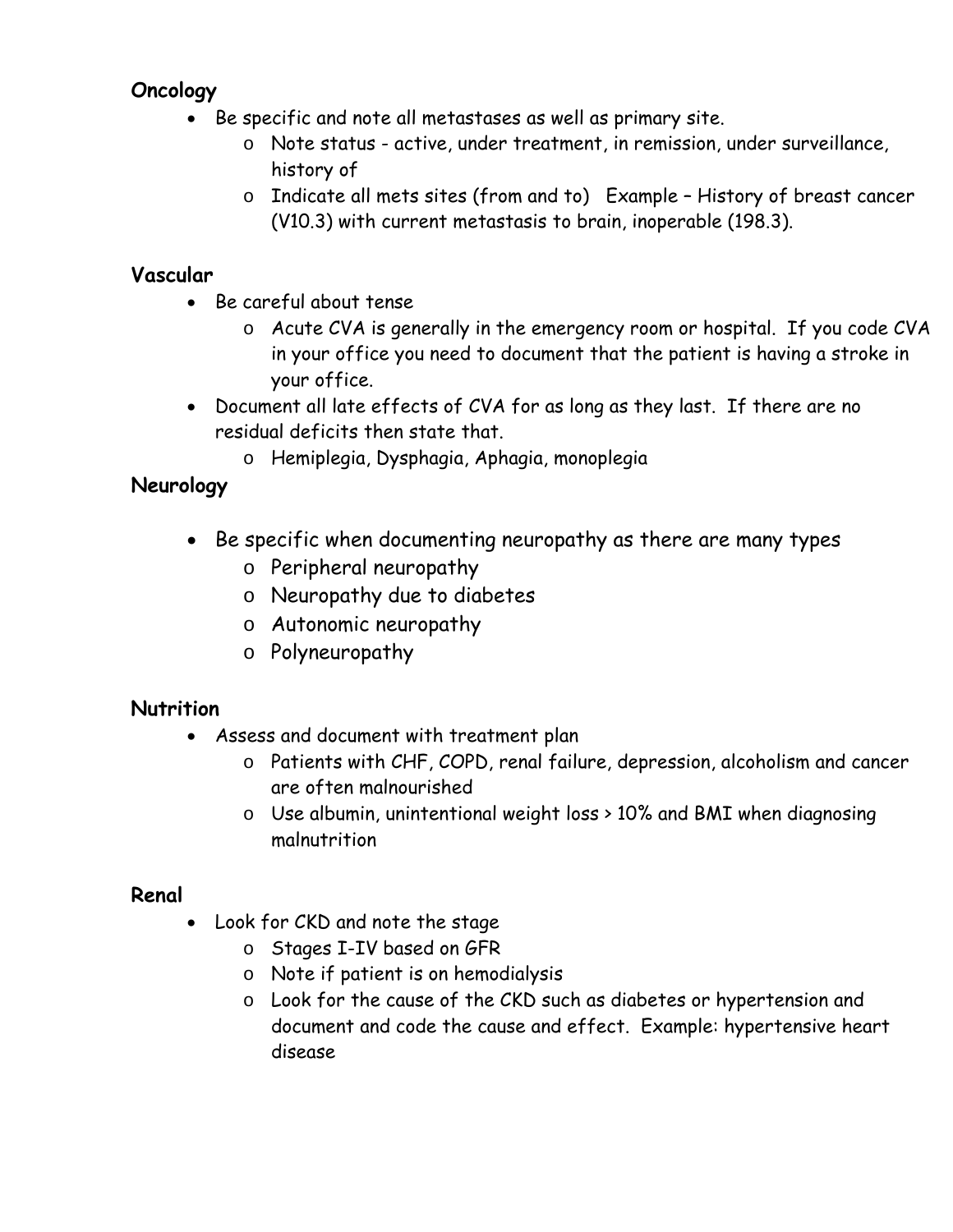#### **Pulmonary**

- Note all chronic conditions with treatment plan
	- o Asthma and bronchitis chronic or acute?
	- o Document pathogens when known (i.e. cause pneumonia)
	- o Yearly spirometry to access severity
	- o Smoker's cough

# **Skin and Orthopedics**

- Look for chronic conditions
	- o Chronic skin ulcers due to PVD or diabetes?
	- o Pressure / decubitis ulcers must document stage also
	- o Amputations or amputation status
	- o Pathologic vertebral fractures acute vs. old

# **Psychiatric**

- Document all conditions each time you code and address them.
	- o Lifetime illnesses such as schizophrenia and bipolar
	- o Major depression: single, recurrent, or lifetime?
	- o Alcohol and drug dependence (would go through withdrawal if they stopped suddenly) vs. abuse. Is the dependency current, in remission, severe, moderate?
	- o Melancholia
	- o Episodic mood disorder

# **Gastroenterology**

- Be sure to address GI conditions for as long as they exist
	- o Hepatitis, Liver Disease, Cirrhosis, Colitis
- Proper documentation of the condition leads to proper coding
	- o Acute, Chronic, Ulcerative
	- o Specify Type
	- o Cause- Alcoholic vs. non alcoholic? Chronic hepatitis C vs. hepatitis unspecified?